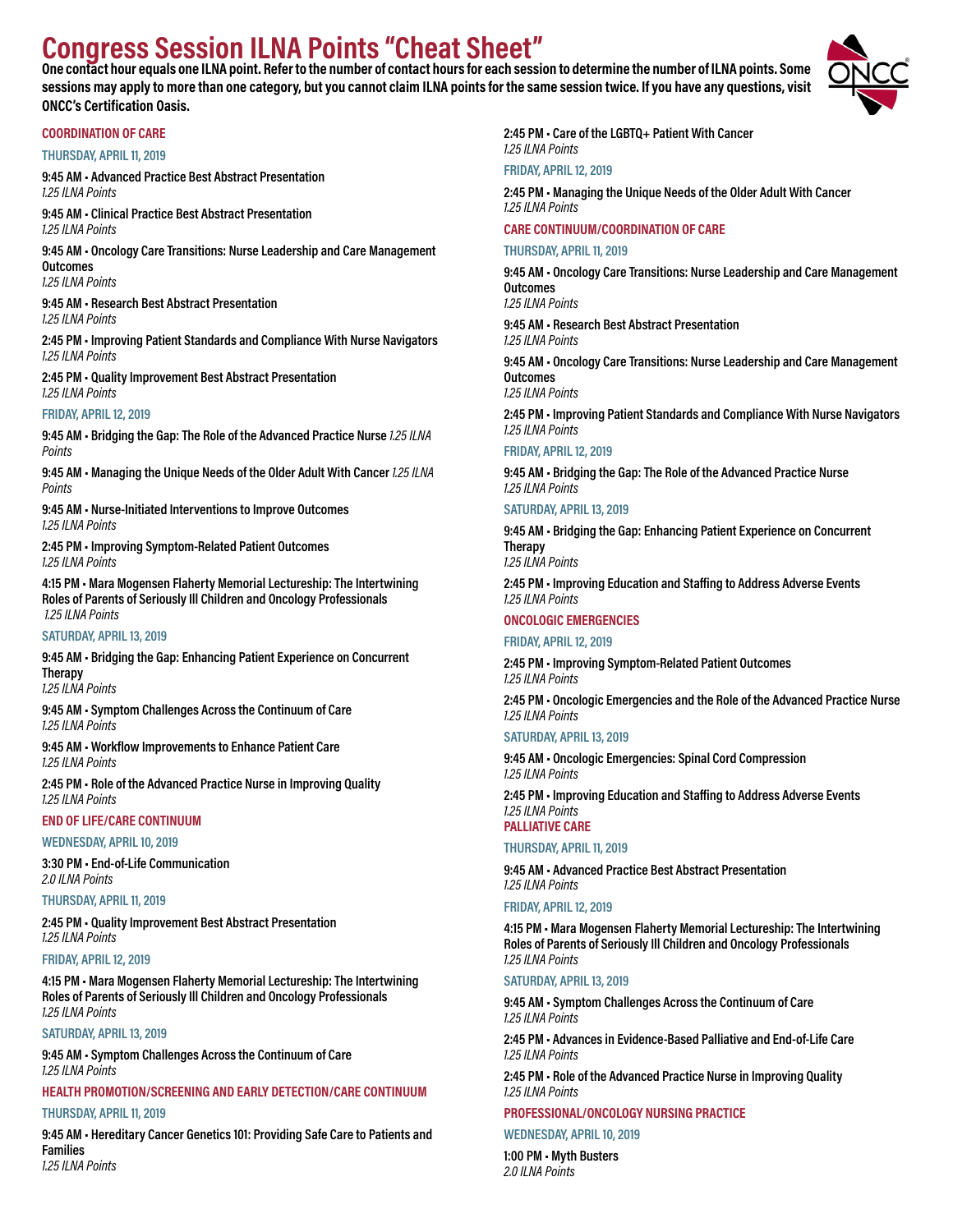**1:00 PM • The Opioid Crisis Continues: Combining Treatment and Clinical Care** *2.0 ILNA Points*

**1:00 PM • Branching Out Globally: Preparing to Travel and Teach Internationally With Sensitivity and Style** *2.75 ILNA Points*

**4:00 PM • Congress 101** *1.0 ILNA Point*

**THURSDAY, APRIL 11, 2019**

**6:30 AM • Congress 101** *1.0 ILNA Point*

**9:45 AM • Advanced Practice Best Abstract Presentation** *1.25 ILNA Points*

**9:45 AM • Advances in Multi-Symptom Behavioral Interventions** *1.25 ILNA Points*

**9:45 AM • Clinical Practice Best Abstract Presentation** *1.25 ILNA Points*

**9:45 AM • Leadership/Management/Education Best Abstract Presentation** *1.25 ILNA Points*

**9:45 AM • Oncology Nurse Entrepreneurship: A Unique Opportunity to Transform Cancer Care** *1.25 ILNA Points*

**2:45 PM • Care of the LGBTQ+ Patient With Cancer** *1.25 ILNA Points*

**2:45 PM • Challenges Faced By Diverse Populations** *1.25 ILNA Points*

**2:45 PM • Implementation Science: Bridging Research and Practice** *1.25 ILNA Points*

**2:45 PM • Improving Patient Standards and Compliance With Nurse Navigators** *1.25 ILNA Points*

**2:45 PM • Onboarding for the Successful Practice of New Staff** *1.25 ILNA Points*

**2:45 PM • Orienting New Graduates and Experienced Nurses to Ambulatory Oncology**

*1.25 ILNA Points*

**2:45 PM • Preparing the Advanced Practice Nurse for a Successful Career** *1.25 ILNA Points*

**2:45 PM • Quality Improvement Best Abstract Presentation** *1.25 ILNA Points*

**4:15 PM • The Aggressive or Violent Patient: Strategies for Success** *1.25 ILNA Points*

**5:30 PM • Poster Sessions** *1.0 ILNA Point for every 20 posters viewed.*

**FRIDAY, APRIL 12, 2019**

**6:00 AM • ONCC Recognition Breakfast for Oncology Certified Nurses** *1.0 ILNA Points*

**7:00 AM • Poster Sessions** *1.0 ILNA Point for every 20 posters viewed.*

**9:45 AM • Bridging the Gap: The Role of the Advanced Practice Nurse** *1.25 ILNA Points*

**9:45 AM • Complex Issues in Leadership and Patient Care** *1.25 ILNA Points*

**9:45 AM • Implementing Safe Handling Practices of Hazardous Drugs** *1.25 ILNA Points*

**9:45 AM • Guidance on Funding: Opportunities and Future Priorities** *1.25 ILNA Points*

**9:45 AM • Nurse-Initiated Interventions to Improve Outcomes** *1.25 ILNA Points*

**9:45 AM • Recognising European Cancer Nursing (RECaN): How Research and Advocacy Are Shaping the Future of Cancer Nursing in Europe and Beyond** *1.25 ILNA Points*

**9:45 AM • Survivorship and the Growing Research Supporting These Patients** *1.25 ILNA Points*

**9:45 AM • Transforming Hematology-Oncology Orientation Using a Tiered Skills Acquisition Model** *1.25 ILNA Points*

**2:45 PM • Fostering Exceptional Leadership in Oncology Nursing** *1.25 ILNA Points*

**2:45 PM • Improving Symptom-Related Patient Outcomes** *1.25 ILNA Points*

**2:45 PM • Late-Breaking Research Oral Abstract Presentation** *1.25 ILNA Points*

**2:45 PM • Managing Symptoms and Supporting Needs** *1.25 ILNA Points*

**2:45 PM • Oncology Data Science as a Method of Nursing Inquiry** *1.25 ILNA Points*

**2:45 PM • Role and Education of the Oncology Nurse in Ambulatory Care** *1.25 ILNA Points*

**2:45 PM • The Art of Mentoring and Its Impact on Quality Outcomes** *1.25 ILNA Points*

**4:15 PM • Mara Mogensen Flaherty Memorial Lectureship: The Intertwining Roles of Parents of Seriously Ill Children and Oncology Professionals** *1.25 ILNA Points*

**5:30 PM • Poster Sessions** *1.0 ILNA Point for every 20 posters viewed.*

**SATURDAY, APRIL 13, 2019**

**7:00 AM • Poster Sessions** *1.0 ILNA Point for every 20 posters viewed.*

**8:00 AM • ONS Spotlight on Award Winners** *1.5 ILNA Points*

**9:45 AM • Advanced Practice Nurse Orientation Versus RN Orientation: What Sets Them Apart?** *1.25 ILNA Points*

**9:45 AM • Improving Patient Outcomes Through Education** *1.25 ILNA Points*

**9:45 AM • Nurse-Developed, Patient-Specific Plans to Improve Motivation and Engagement in Their Own Care** *1.25 ILNA Points*

**9:45 AM • Promoting Confident Chemotherapy Nurses Across a Health System** *1.25 ILNA Points*

**9:45 AM • Research Award Session: Victoria Mock New Investigator Award** *1.25 ILNA Points*

**9:45 AM • Training and Education for Treatment and Symptom Management** *1.25 ILNA Points*

**9:45 AM • Workflow Improvements to Enhance Patient Care** *1.25 ILNA Points*

**2:45 PM • Compassionate Care and Resiliency In Oncology Nursing** *1.25 ILNA Points*

**2:45 PM • Improving Education and Staffing to Address Adverse Events** *1.25 ILNA Points*

**2:45 PM • Programs and Resources to Improve Best Practice** *1.25 ILNA Points*

**2:45 PM • Research Critique Abstract Presentation** *1.25 ILNA Points*

**2:45 PM • Role of the Advanced Practice Nurse in Improving Quality** *1.25 ILNA Points*

**2:45 PM • Using Acuity Tools for Staffing in the Ambulatory Cancer Center** *1.25 ILNA Points*

**4:15 PM • Nursing Documentation: Your Best Defense** *1.25 ILNA Points*

**5:30 PM • Poster Sessions** *1.0 ILNA Point for every 20 posters viewed.*

**PSYCHOSOCIAL**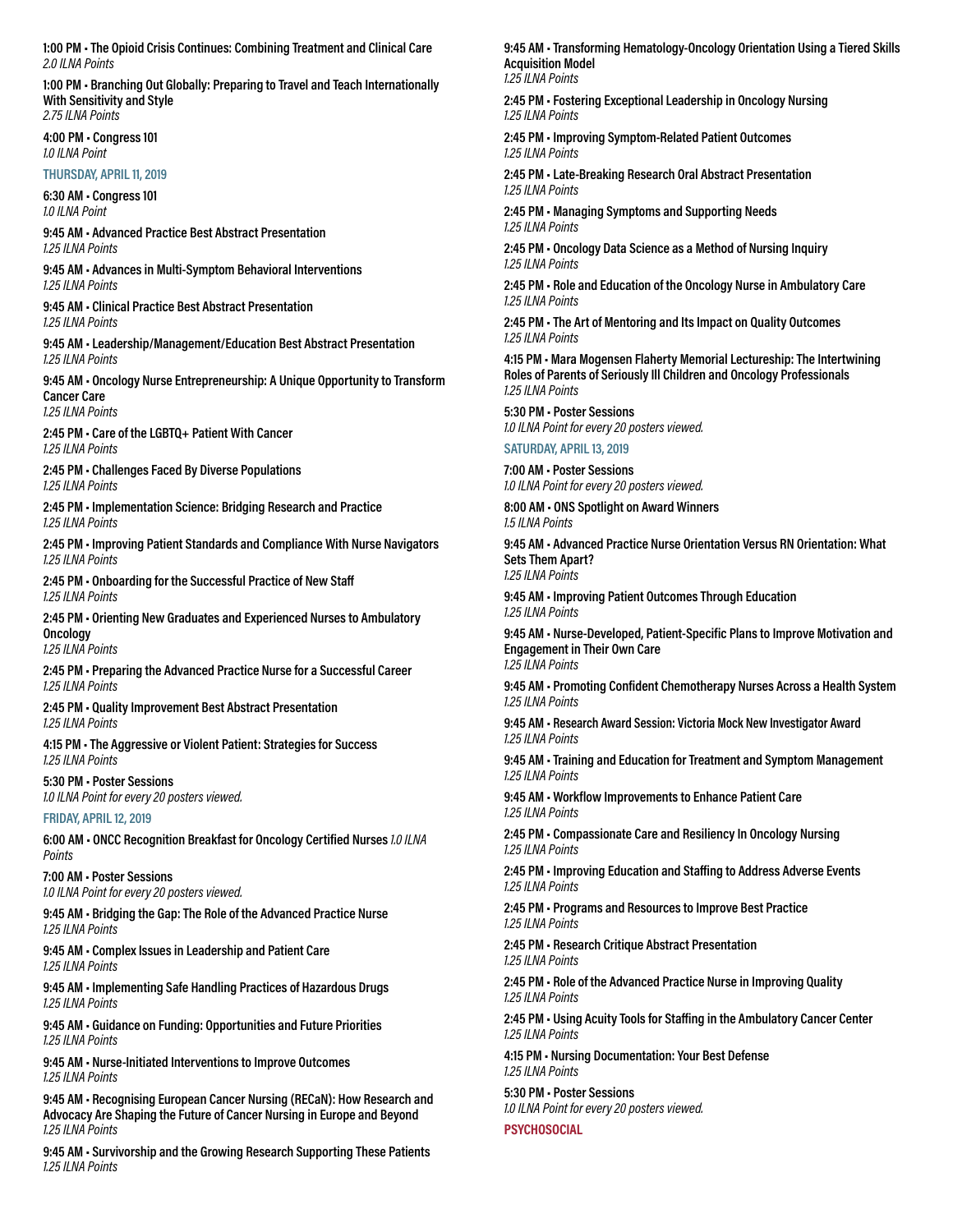#### **WEDNESDAY, APRIL 10, 2019**

**1:00 PM • Branching Out Globally: Preparing to Travel and Teach Internationally With Sensitivity and Style** *2.75 ILNA Points*

**3:30 PM • End-of-Life Communication** *2.0 ILNA Points*

#### **THURSDAY, APRIL 11, 2019**

**9:45 AM • Hereditary Cancer Genetics 101: Providing Safe Care to Patients and Families** *1.25 ILNA Points*

**9:45 AM • Research Best Abstract Presentation** *1.25 ILNA Points*

**2:45 PM • Care of the LGBTQ+ Patient With Cancer** *1.25 ILNA Points*

**2:45 PM • Challenges Faced By Diverse Populations** *1.25 ILNA Points*

**4:15 PM • The Aggressive or Violent Patient: Strategies for Success** *1.25 ILNA Points*

# **FRIDAY, APRIL 12, 2019**

**6:00 AM • ONCC Recognition Breakfast for Oncology Certified Nurses** *1.0 ILNA Points*

**9:45 AM • Complex Issues in Leadership and Patient Care** *1.25 ILNA Points*

**9:45 AM • Survivorship and the Growing Research Supporting These Patients** *1.25 ILNA Points*

**2:45 PM • Getting to the Comfort Zone: Understanding Sexuality During and After Cancer Treatment** *1.25 ILNA Points*

**2:45 PM • Late-Breaking Research Oral Abstract Presentation** *1.25 ILNA Points*

**2:45 PM • Managing Symptoms and Supporting Needs** *1.25 ILNA Points*

**4:15 PM • Mara Mogensen Flaherty Memorial Lectureship: The Intertwining Roles of Parents of Seriously Ill Children and Oncology Professionals** *1.25 ILNA Points*

#### **SATURDAY, APRIL 13, 2019**

**9:45 AM • Improving Patient Outcomes Through Education** *1.25 ILNA Points*

**9:45 AM • Symptom Challenges Across the Continuum of Care** *1.25 ILNA Points*

**2:45 PM • Compassionate Care and Resiliency In Oncology Nursing** *1.25 ILNA Points*

**2:45 PM • Programs and Resources to Improve Best Practice** *1.25 ILNA Points*

#### **ROLES OF THE APN**

#### **WEDNESDAY, APRIL 10, 2019**

**1:00 PM • Branching Out Globally: Preparing to Travel and Teach Internationally With Sensitivity and Style** *2.75 ILNA Points*

#### **THURSDAY, APRIL 11, 2019**

**9:45 AM • Abstract Presentations** *1.25 ILNA Points*

**2:45 PM • Implementation Science: Bridging Research and Practice** *1.25 ILNA Points*

**2:45 PM • Preparing the Advanced Practice Nurse for a Successful Career** *1.25 ILNA Points*

#### **FRIDAY, APRIL 12, 2019**

**9:45 AM • Bridging the Gap: The Role of the Advanced Practice Nurse** *1.25 ILNA Points*

**9:45 AM • Guidance on Funding: Opportunities and Future Priorities** *1.25 ILNA Points*

*1.25 ILNA Points*

**2:45 PM • Oncologic Emergencies and the Role of the Advanced Practice Nurse** *1.25 ILNA Points*

**2:45 PM • Oncology Data Science as a Method of Nursing Inquiry**  *1.25 ILNA Points*

**2:45 PM • The Art of Mentoring and Its Impact on Quality Outcomes** *1.25 ILNA Points*

**4:15 PM • Mara Mogensen Flaherty Memorial Lectureship: The Intertwining Roles of Parents of Seriously Ill Children and Oncology Professionals**  *1.25 ILNA Points*

#### **SATURDAY, APRIL 13, 2019**

**9:45 AM • Advanced Practice Nurse Orientation Versus RN Orientation: What Sets Them Apart?** *1.25 ILNA Points*

**2:45 PM • Abstract Presentations** *1.25 ILNA Points*

**2:45 PM • Role of the Advanced Practice Nurse in Improving Quality** *1.25 ILNA Points*

## **SCIENTIFIC BASIS FOR PRACTICE/ONCOLOGY NURSING PRACTICE**

**WEDNESDAY, APRIL 10, 2019**

**1:00 PM • Myth Busters** *2.0 ILNA Points* 

**THURSDAY, APRIL 11, 2019**

**9:45 AM • Radiation: From Consult to Treatment** *1.25 ILNA Points*

**9:45 AM • Updates in Surgical Oncology** *1.25 ILNA Points*

**2:45 PM • Integrative Oncology: The Best of Both Worlds**  *1.25 ILNA Points*

**FRIDAY, APRIL 12, 2019**

**8:00 AM • American Association for Cancer Research/ONS Bench to Bedside Lecture** *1.5 ILNA Points*

**9:45 AM • New Horizons: Immunotherapy and Radiation** *1.25 ILNA Points*

**2:45 PM • Oncology Data Science as a Method of Nursing Inquiry** *1.25 ILNA Points*

**SATURDAY, APRIL 13, 2019**

**2:45 PM • CAR T: Where We Are and Where We Are Going** *1.25 ILNA Points*

**2:45 PM • Nursing Considerations for Radiopharmaceuticals** *1.25 ILNA Points*

**SUNDAY, APRIL 14, 2019**

**8:00 AM • Pharmacology Update** *1.5 ILNA Points*

**9:45 AM • Controversial Issues: Legalization of Cannabis** *1.25 ILNA Points*

#### **SURVIVORSHIP/CARE CONTINUUM**

**THURSDAY, APRIL 11, 2019**

**9:45 AM • Advanced Practice Best Abstract Presentation** *1.25 ILNA Points*

**9:45 AM • Research Best Abstract Presentation** *1.25 ILNA Points*

**9:45 AM • Oncology Nurse Entrepreneurship: A Unique Opportunity to Transform Cancer Care** *1.25 ILNA Points*

**2:45 PM • Improving Patient Standards and Compliance With Nurse Navigators**  *1.25 ILNA Points*

**2:45 PM • Fostering Exceptional Leadership in Oncology Nursing**